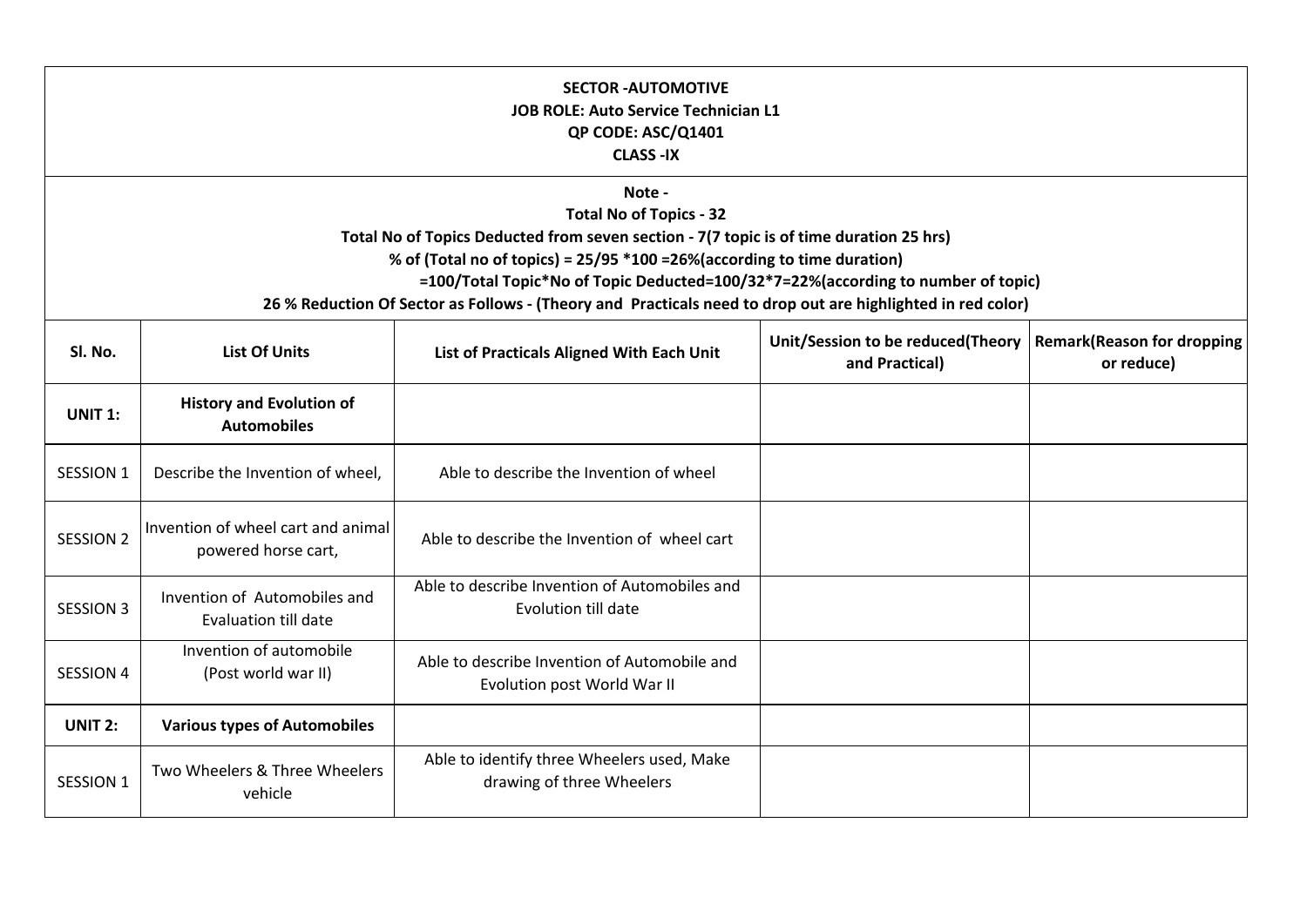| <b>SESSION 2</b> | Passenger vehicle & Commercial<br>vehicle                 | Able to identify passenger vehicles used, make a<br>drawing of passenger vehicle.Able to identify<br>commercial vehicle used, make drawing of<br>commercial vehicle |  |
|------------------|-----------------------------------------------------------|---------------------------------------------------------------------------------------------------------------------------------------------------------------------|--|
| <b>SESSION 3</b> | Agricultural vehicle                                      | Able to identify agricultural vehicle used. Make<br>drawing of agricultural vehicle.                                                                                |  |
| <b>SESSION 4</b> | <b>Construction Equipment Vehicle</b>                     | Identify construction equipment vehicle used.<br>Drawing of construction equipment vehicles,                                                                        |  |
| <b>SESSION 5</b> | <b>Special Vehicles</b>                                   | Able to identify special venicles used, brawing or<br>special<br>vehicles                                                                                           |  |
| <b>UNIT 3:</b>   | <b>Major Systems &amp; Components of</b><br>an Automobile |                                                                                                                                                                     |  |
| <b>SESSION 1</b> | Use of Chassis Frame and<br>Auto Body                     | Able to identify and describe the importance of<br>Chassis Frame and Auto Body Able to make a<br>drawing of the Chassis Frame and Auto Body                         |  |
| <b>SESSION 2</b> | Use of Engine and its<br>components                       | Able to identify and describe the importance of the<br>Engine and its components Able to make a drawing<br>of the Engine and its components.                        |  |
| <b>SESSION 3</b> | Use of Lubrication System                                 | Describe the importance of the Lubrication and its<br>components .Able to make a drawing of the<br>Lubrication system and its components                            |  |
| <b>SESSION 4</b> | Use of Cooling System                                     | Able to identify and describe the importance<br>Cooling System, Able to make a drawing of the<br><b>Cooling System</b>                                              |  |
| <b>SESSION 5</b> | Use of Fuel Supply system                                 | Able to identify and describe importance Fuel<br>Supply System, Able to make a drawing of the Fuel<br><b>Supply System</b>                                          |  |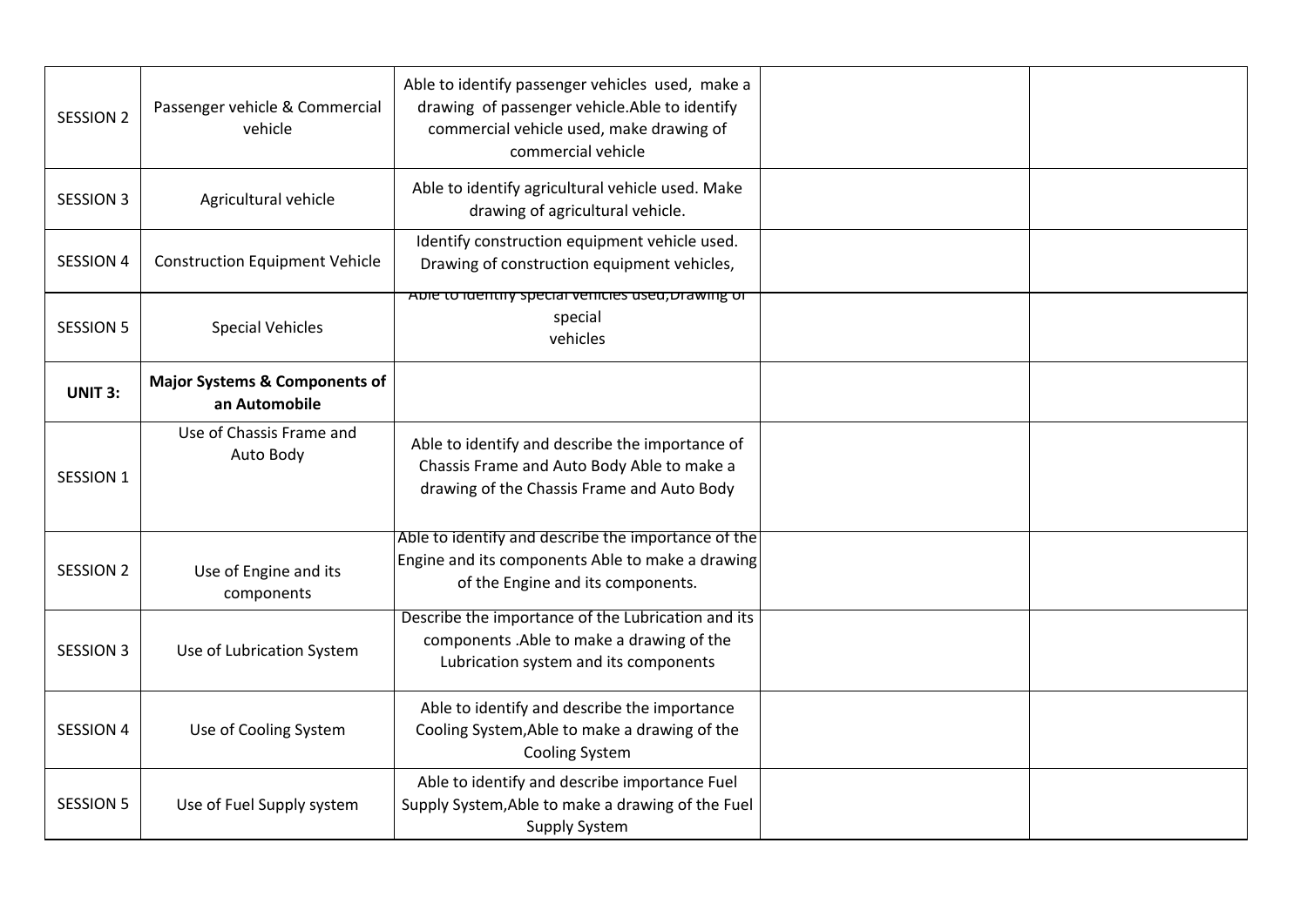| <b>SESSION 6</b> | Use of Transmission<br>System                                               | Able to identify, describe importance of<br>Transmission System, Able to make a drawing of<br>the Transmission System                                                                                                                                                                                 |  |
|------------------|-----------------------------------------------------------------------------|-------------------------------------------------------------------------------------------------------------------------------------------------------------------------------------------------------------------------------------------------------------------------------------------------------|--|
| <b>SESSION 7</b> | Use of Front and Rear Axle                                                  | Able to identify and describe the importance of<br>Front and Rear Axle, Able to make a drawing of the<br>Front and Rear Axle                                                                                                                                                                          |  |
| <b>SESSION 8</b> | Use of Steering,<br>Use of Suspension System                                | Able to identify and describe the importance of<br>steering,<br>Able to make drawing of steering. Able to identify<br>and describe importance of suspension system<br>.Able to make a drawing of the Suspension System                                                                                |  |
| <b>SESSION 9</b> | Use of Wheels and Tyres Use of<br><b>Brake</b>                              | Able to identify and describe the importance<br>Wheels and Tyres. Able to make drawing of Wheels<br>and Tyres. Able to identify and describe importance<br>of Brake.Able to make drawing of Brake                                                                                                     |  |
| SESSION 10       | Use of Electrical & electronic<br>Systems<br>Use of Air Conditioning System | Able to identify and describe the importance of the<br>Electrical & Electronic Systems.Able to make a<br>drawing<br>of the Electrical & Electronic Systems. Able to<br>identify and describe the importance of Air<br><b>Conditioning System</b><br>Able to make a drawing of Air Conditioning System |  |
| SESSION 11       | Use of Active and Passive Safety                                            | Able to identify and describe importance of Active<br>and Passive Safety Able to make a drawing of<br><b>Active and Passive Safety</b>                                                                                                                                                                |  |
| <b>UNIT 4:</b>   | <b>Road Safety</b>                                                          |                                                                                                                                                                                                                                                                                                       |  |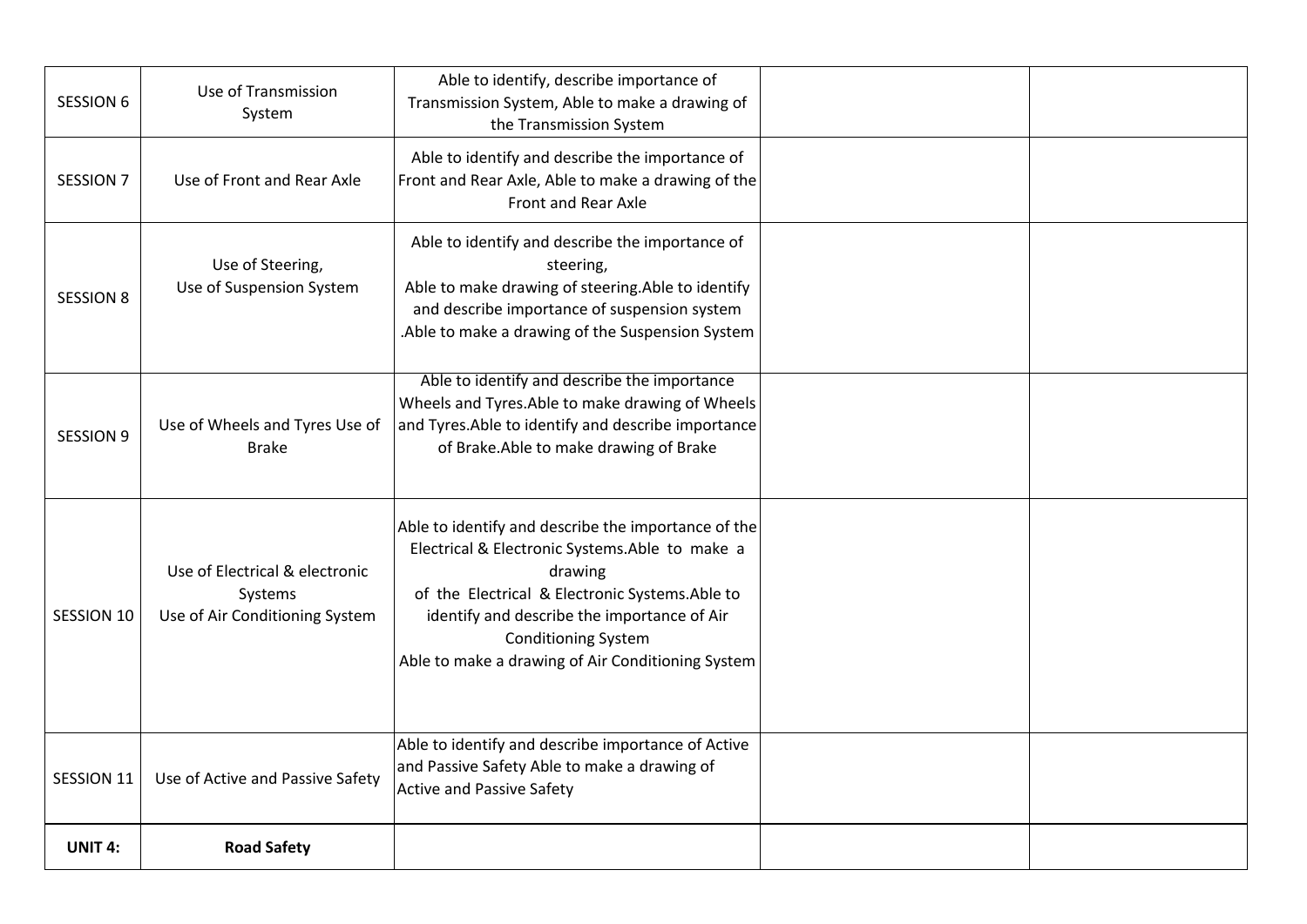| SESSION 1        | Importance of safety rules and safe<br>practices                    | Able to list the safety rules to be followed.                                                                                                                           |                                                                                                                                                               |                                                                                                                                                 |
|------------------|---------------------------------------------------------------------|-------------------------------------------------------------------------------------------------------------------------------------------------------------------------|---------------------------------------------------------------------------------------------------------------------------------------------------------------|-------------------------------------------------------------------------------------------------------------------------------------------------|
| <b>SESSION 2</b> | Safe and responsible driving                                        | Able to use safe practices. Able to list the safe and<br>responsible driving , procedures practices while<br>driving.                                                   |                                                                                                                                                               |                                                                                                                                                 |
| <b>SESSION 3</b> | Road Signs                                                          | Able to identify various road signs, traffic signals<br>and describe the rules. Able to make sketch of<br>various road sign, traffic signals and describe the<br>rules, |                                                                                                                                                               |                                                                                                                                                 |
| <b>SESSION 4</b> | Traffic signals and rules, , Driving<br>rules and registration      | Able to describe driving rules. Able to fill forms for<br>driving and registration                                                                                      |                                                                                                                                                               |                                                                                                                                                 |
| <b>SESSION 5</b> | <b>Driving License</b>                                              | Able to describe different license forms .Able to<br>write license rules .Able to fill forms for license                                                                |                                                                                                                                                               |                                                                                                                                                 |
| UNIT 5:          | Automobiles and our<br><b>Environment</b>                           |                                                                                                                                                                         |                                                                                                                                                               |                                                                                                                                                 |
| SESSION 1        | Air Pollution and its norms Air<br><b>Pollution and Automobiles</b> | Able to list Air pollution norms                                                                                                                                        | <b>THEORY-Air Pollution and its norms</b><br>Air Pollution and Automobiles<br>PRACTICAL-Able to list Air pollution<br>norms                                   |                                                                                                                                                 |
| <b>SESSION 2</b> | Auto emissions and EU/BS<br><b>Standards</b>                        | Able to observe Air Pollution and Automobiles,<br>Able to identify various Standards like EU/BS                                                                         | THEORY- Auto emissions and EU/BS<br>Standards<br>PRACTICAL-Able to observe Air<br>Pollution and Automobiles, Able to<br>identify various Standards like EU/BS | We can skip the unit because<br>there are some topics in<br>science where students will<br>be going to learn about the<br>causes and effects of |
| <b>SESSION 3</b> | <b>PUC Certification</b>                                            | PUC Certification. Able to make list of various<br>standards.Able to describe about PUC Certification.                                                                  | <b>THEORY-PUC Certification</b><br>PRACTICAL-PUC Certification.Able to<br>make list of various standards. Able<br>to describe about PUC Certification.        | environmental pollution.                                                                                                                        |